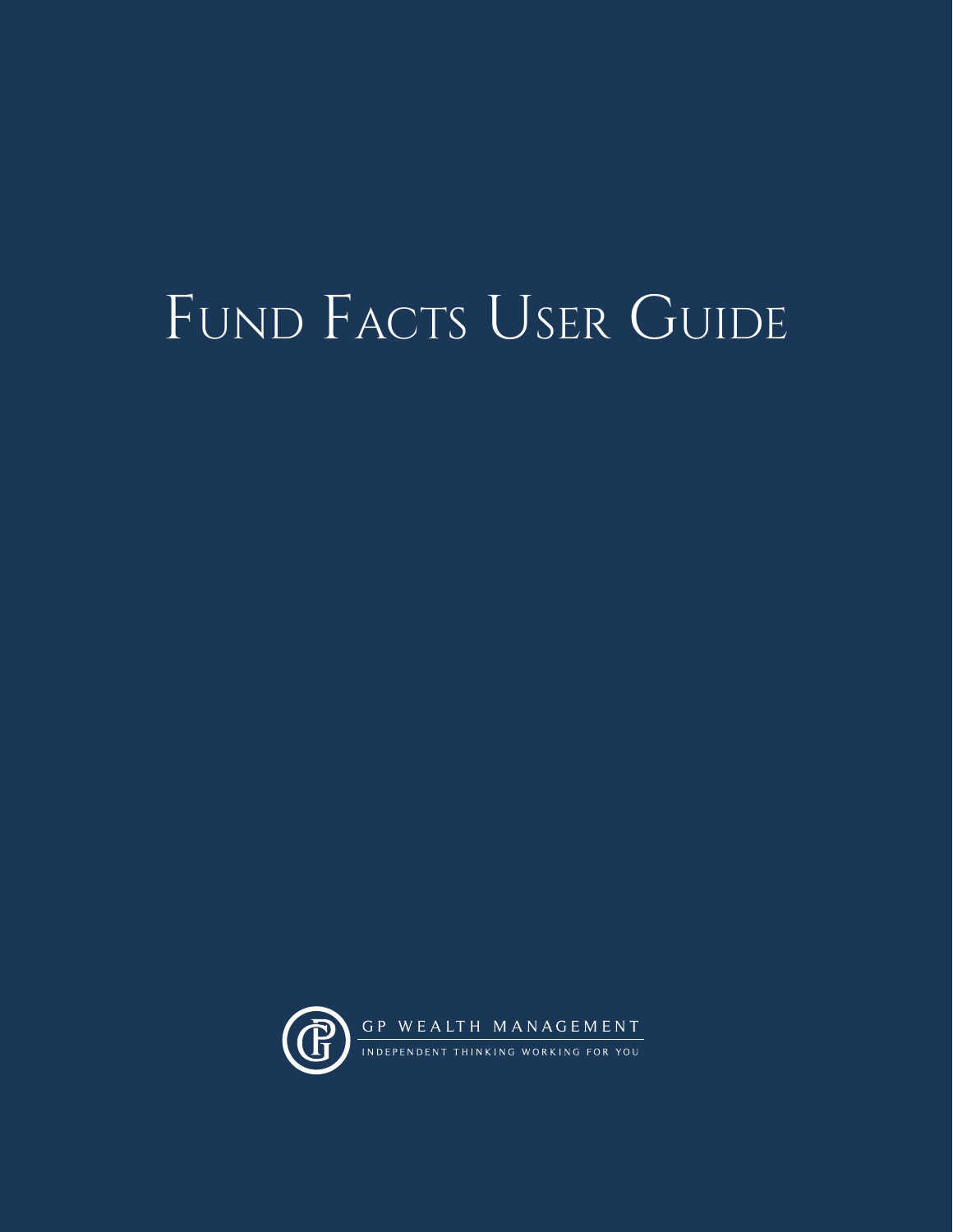Understanding your investments is essential to making informed investment decisions. A Fund Facts document provides you with key information about a mutual fund, including its top holdings, past performance, risk profile, and the costs of buying, holding, selling or switching fund units. This information is intended to help you and your financial advisor select mutual funds that are suitable for your portfolio. You can also refer to a fund's Simplified Prospectus for more information about the fund.

# GETTING ADVICE

**If you have any questions, we encourage you to talk to us. Speak to your financial advisor or contact Investor Services at 1 800 608 7707.**

**Visit [gpwealth.ca/learning](http://gpwealth.ca/learning)**

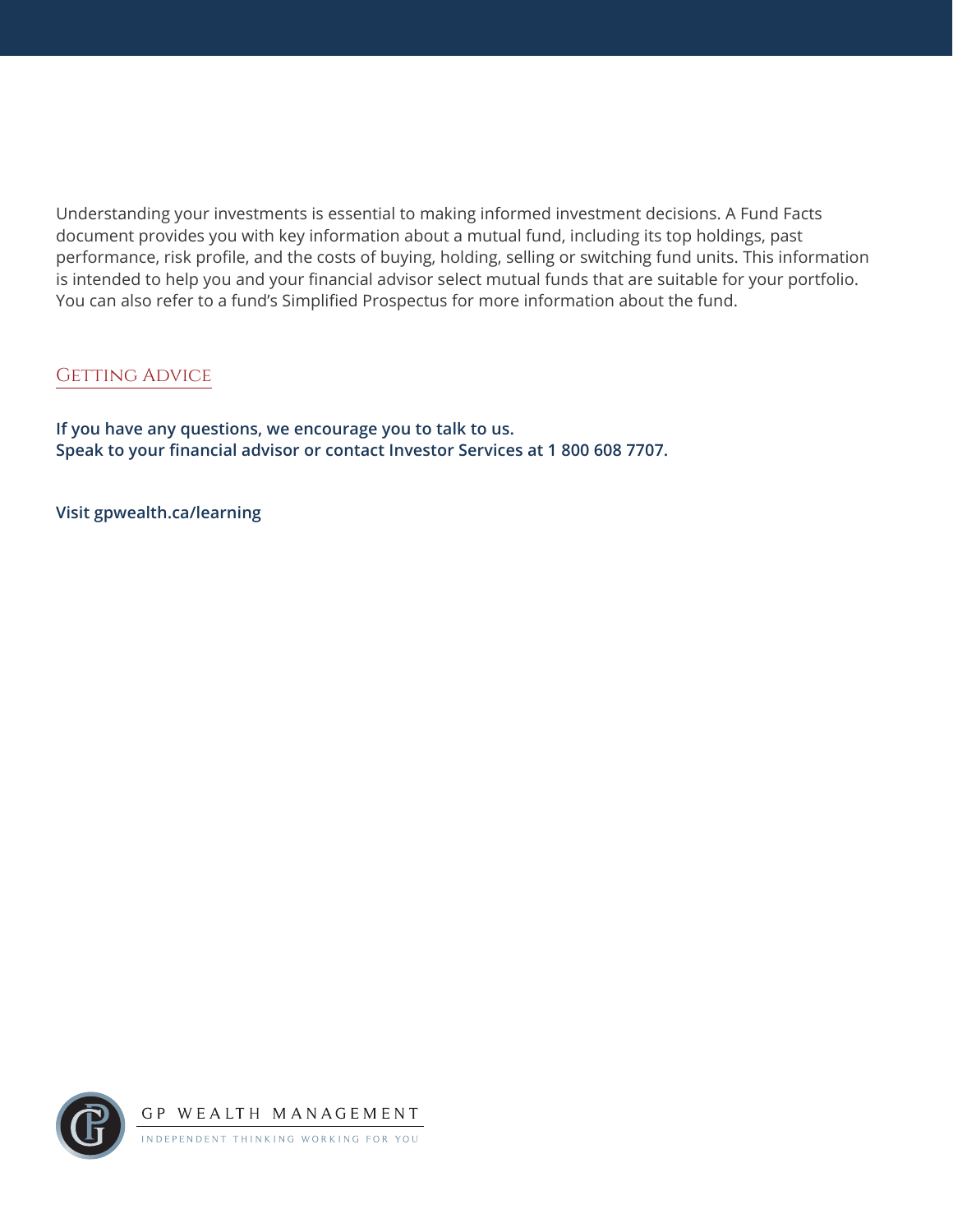## **Filing Date**

The date in this section indicates the filing date of the fund facts document with securities regulators.

# **Quick Facts**

This section provides legal and background information on the fund, including:

- •The date the fund series was created and became available for investors to purchase;
- •The total value of all units of the fund held by investors;
- •The management expense ratio (MER), a measur of how much it costs a mutual fund company to operate the fund, and thus the cost to you for investing in the fund;
- •The portfolio manager, which is the company providing investment management services to the fund;
- •If the fund earns any cash or capital distribution the expected frequency and date at which they are paid out;
- •The minimum investment required for both the first-time purchase and repeat purchases of the fund.

|   | Before you invest in any fund, consider how the fund would work with your other investments and your tolerance for risk.                                                                                                                 |                                                                                                                                         |                                                                   |                                                           |       |  |  |  |
|---|------------------------------------------------------------------------------------------------------------------------------------------------------------------------------------------------------------------------------------------|-----------------------------------------------------------------------------------------------------------------------------------------|-------------------------------------------------------------------|-----------------------------------------------------------|-------|--|--|--|
| ⋗ | <b>Quick facts</b>                                                                                                                                                                                                                       | XYZ123                                                                                                                                  |                                                                   |                                                           |       |  |  |  |
|   | Fund code:                                                                                                                                                                                                                               | Fund manager:                                                                                                                           | <b>XYZ Mutual Funds</b>                                           |                                                           |       |  |  |  |
|   | Date series started:                                                                                                                                                                                                                     | March 31, 2000                                                                                                                          | Portfolio manager:                                                | Capital Asset Management Ltd.<br>Annually, on December 15 |       |  |  |  |
|   | Total value of fund on June 1, 20XX:                                                                                                                                                                                                     | \$1 billion                                                                                                                             | <b>Distributions:</b>                                             |                                                           |       |  |  |  |
|   | Management expense ratio (MER):                                                                                                                                                                                                          | 2.25%                                                                                                                                   | Minimum investment:                                               | \$500 initial, \$50 additional                            |       |  |  |  |
|   | What does the fund invest in?                                                                                                                                                                                                            |                                                                                                                                         |                                                                   |                                                           |       |  |  |  |
|   | The fund invests in a broad range of stocks of Canadian companies. They can be of any size and from any industry.<br>The charts below give you a snapshot of the fund's investments on June 1, 20XX. The fund's investments will change. |                                                                                                                                         |                                                                   |                                                           |       |  |  |  |
|   | Top 10 investments (June 1, 20XX)                                                                                                                                                                                                        |                                                                                                                                         | Investment mix (June 1, 20XX)                                     |                                                           |       |  |  |  |
|   | 1. Royal Bank of Canada                                                                                                                                                                                                                  | 7.5%                                                                                                                                    |                                                                   | Industry                                                  |       |  |  |  |
|   | 2. Toronto-Dominion Bank                                                                                                                                                                                                                 | 7.1%                                                                                                                                    |                                                                   |                                                           |       |  |  |  |
|   | Canadian Natural Resources<br>3.                                                                                                                                                                                                         | 5.8%                                                                                                                                    |                                                                   | Financial services                                        | 34.0% |  |  |  |
|   | 4. The Bank of Nova Scotia                                                                                                                                                                                                               | 4.1%                                                                                                                                    |                                                                   | E Energy                                                  | 26.6% |  |  |  |
|   | Cenovus Energy Inc.<br>5.                                                                                                                                                                                                                | 3.7%                                                                                                                                    |                                                                   | Industrial goods                                          | 16.5% |  |  |  |
|   | 6. Suncor Energy Inc.                                                                                                                                                                                                                    | 3.2%                                                                                                                                    |                                                                   | <b>Business services</b>                                  | 6.4%  |  |  |  |
|   | 7. Enbridge Inc.                                                                                                                                                                                                                         | 3.1%                                                                                                                                    |                                                                   | Telecommunication                                         | 5.9%  |  |  |  |
|   | 8. Canadian Imperial Bank of Commerce                                                                                                                                                                                                    | 2.9%                                                                                                                                    |                                                                   | Hardware                                                  | 3.7%  |  |  |  |
|   | 9. Manulife Financial Corporation                                                                                                                                                                                                        | 2.7%                                                                                                                                    |                                                                   | Healthcare services                                       | 2.3%  |  |  |  |
|   | 10. Canadian National Railway Company                                                                                                                                                                                                    | 1.9%                                                                                                                                    |                                                                   | Consumer services                                         | 2.1%  |  |  |  |
|   | Total percentage of top 10 investments                                                                                                                                                                                                   | 42.0%                                                                                                                                   |                                                                   | Media                                                     | 1.9%  |  |  |  |
|   | <b>Total number of investments</b>                                                                                                                                                                                                       | 93                                                                                                                                      |                                                                   | Consumer goods                                            | 0.6%  |  |  |  |
|   |                                                                                                                                                                                                                                          |                                                                                                                                         |                                                                   |                                                           |       |  |  |  |
|   | How risky is it?                                                                                                                                                                                                                         | <b>Risk rating</b>                                                                                                                      |                                                                   |                                                           |       |  |  |  |
|   | The value of the fund can go down as well as up. You could lose                                                                                                                                                                          |                                                                                                                                         | XYZ Mutual Funds has rated the volatility of this fund as medium. |                                                           |       |  |  |  |
|   | money.                                                                                                                                                                                                                                   |                                                                                                                                         |                                                                   | This rating is based on how much the fund's returns have  |       |  |  |  |
|   | One way to gauge risk is to look at how much a fund's returns                                                                                                                                                                            |                                                                                                                                         | changed from year to year. It doesn't tell you how volatile the   |                                                           |       |  |  |  |
|   | change over time. This is called "volatility".                                                                                                                                                                                           | fund will be in the future. The rating can change over time. A<br>fund with a low risk rating can still lose money.                     |                                                                   |                                                           |       |  |  |  |
|   | In general, funds with higher volatility will have returns that<br>change more over time. They typically have a greater chance of                                                                                                        |                                                                                                                                         |                                                                   |                                                           |       |  |  |  |
|   | losing money and may have a greater chance of higher returns,                                                                                                                                                                            |                                                                                                                                         | Low<br>Low to:<br>medium                                          | Medium<br><b>Medium</b><br>to high                        | High  |  |  |  |
|   | Funds with lower volatility tend to have returns that change less                                                                                                                                                                        |                                                                                                                                         |                                                                   |                                                           |       |  |  |  |
|   | over time. They typically have lower returns and may have a                                                                                                                                                                              | For more information about the risk rating and specific risks that<br>can affect the fund's returns, see the Risk section of the fund's |                                                                   |                                                           |       |  |  |  |
|   | lower chance of losing money.                                                                                                                                                                                                            |                                                                                                                                         |                                                                   |                                                           |       |  |  |  |
|   |                                                                                                                                                                                                                                          |                                                                                                                                         | simplified prospectus.                                            |                                                           |       |  |  |  |

**FUND FACTS** 

*Charles Company* 

XYZ Mutual Funds

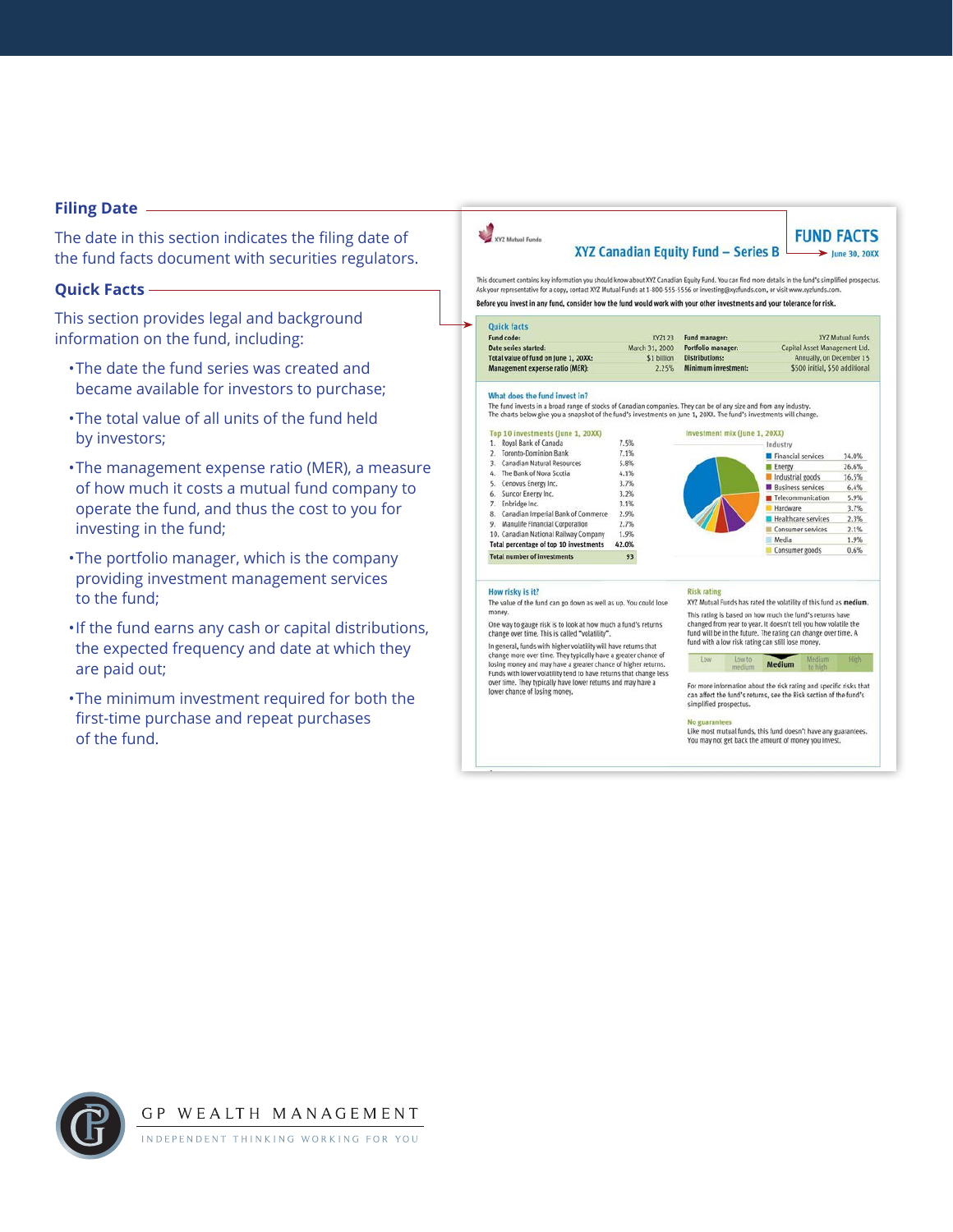# **What does the fund invest in?**

The opening paragraph describes the type of investments the fund primarily invests in, including any maximum amount that may be invested in foreign securities.

# *The top 10 investments as of date represents:*

- •the largest holdings of the fund
- •the total number of investments held by the fun
- •the percentage of the fund the top 10 investments make up, by net asset value

# *The investment mix as of date represents:*

- •the fund broken down by asset class
- •the industry sector or geography by percentage

Because the information in this section can change from month to month, it is only current as of the date indicated next to each heading.

# **How risky is it?**

Like almost all investments, mutual funds involve some degree of risk. The level of investment risk is determined by the fund's investment objectives, the type of securities it invests in, as well as many other factors. A fund's risk level is rated as low, low to medium, medium, medium to high, or high.

# **Are there any guarantees?**

Some investment products provide investors with guarantees, such as protection of the principal amount invested. With most mutual funds, guarantees are not provided.

| <b>Z Mutual Funds</b>                                                                                                                                                                                                                                                                                                                                                                                                     | XYZ Canadian Equity Fund - Series B                                                                                 |                                                                                             |        |                          |         | <b>FUND FACTS</b><br>June 30, 20XX |
|---------------------------------------------------------------------------------------------------------------------------------------------------------------------------------------------------------------------------------------------------------------------------------------------------------------------------------------------------------------------------------------------------------------------------|---------------------------------------------------------------------------------------------------------------------|---------------------------------------------------------------------------------------------|--------|--------------------------|---------|------------------------------------|
| This document contains key information you should know about XYZ Canadian Equity Fund. You can find more details in the fund's simplified prospectus.<br>Ask your representative for a copy, contact XYZ Mutual Funds at 1-800-555-5556 or investing@xyzfunds.com, or visit www.xyzfunds.com.<br>Before you invest in any fund, consider how the fund would work with your other investments and your tolerance for risk. |                                                                                                                     |                                                                                             |        |                          |         |                                    |
| <b>Ouick facts</b>                                                                                                                                                                                                                                                                                                                                                                                                        |                                                                                                                     |                                                                                             |        |                          |         |                                    |
| Fund code:                                                                                                                                                                                                                                                                                                                                                                                                                | XYZ123                                                                                                              | Fund manager:                                                                               |        |                          |         | <b>XYZ Mutual Funds</b>            |
| Date series started:                                                                                                                                                                                                                                                                                                                                                                                                      | March 31, 2000                                                                                                      | Portfolio manager:                                                                          |        |                          |         | Capital Asset Management Ltd.      |
| Total value of fund on June 1, 20XX:                                                                                                                                                                                                                                                                                                                                                                                      | \$1 billion                                                                                                         | <b>Distributions:</b>                                                                       |        |                          |         | Annually, on December 15           |
| Management expense ratio (MER):                                                                                                                                                                                                                                                                                                                                                                                           | 2.25%                                                                                                               | Minimum investment:                                                                         |        |                          |         | \$500 initial, \$50 additional     |
| What does the fund invest in?                                                                                                                                                                                                                                                                                                                                                                                             |                                                                                                                     |                                                                                             |        |                          |         |                                    |
| The fund invests in a broad range of stocks of Canadian companies. They can be of any size and from any industry.<br>The charts below give you a snapshot of the fund's investments on June 1, 20XX. The fund's investments will change.                                                                                                                                                                                  |                                                                                                                     |                                                                                             |        |                          |         |                                    |
| Top 10 investments (June 1, 20XX)                                                                                                                                                                                                                                                                                                                                                                                         |                                                                                                                     | Investment mix (June 1, 20XX)                                                               |        |                          |         |                                    |
| 1. Royal Bank of Canada                                                                                                                                                                                                                                                                                                                                                                                                   | 7.5%                                                                                                                |                                                                                             |        | Industry                 |         |                                    |
| 2. Toronto-Dominion Bank                                                                                                                                                                                                                                                                                                                                                                                                  | 7.1%                                                                                                                |                                                                                             |        | Financial services       |         | 34.0%                              |
| 3. Canadian Natural Resources                                                                                                                                                                                                                                                                                                                                                                                             | 5.8%                                                                                                                |                                                                                             |        | Energy                   |         | 26.6%                              |
| 4. The Bank of Nova Scotia                                                                                                                                                                                                                                                                                                                                                                                                | 4.1%                                                                                                                |                                                                                             |        | Industrial goods         |         | 16.5%                              |
| 5. Cenovus Energy Inc.                                                                                                                                                                                                                                                                                                                                                                                                    | 3.7%                                                                                                                |                                                                                             |        | <b>Business services</b> |         | 6.4%                               |
| 6. Suncor Energy Inc.                                                                                                                                                                                                                                                                                                                                                                                                     | 3.2%                                                                                                                |                                                                                             |        | Telecommunication        |         | 5.9%                               |
| 7. Enbridge Inc.                                                                                                                                                                                                                                                                                                                                                                                                          | 3.1%                                                                                                                |                                                                                             |        | Hardware                 |         | 3.7%                               |
| 8. Canadian Imperial Bank of Commerce                                                                                                                                                                                                                                                                                                                                                                                     | 2.9%                                                                                                                |                                                                                             |        | Healthcare services      |         | 2.3%                               |
| 9. Manulife Financial Corporation                                                                                                                                                                                                                                                                                                                                                                                         | 2.7%                                                                                                                |                                                                                             |        | Consumer services        |         | 2.1%                               |
| 10. Canadian National Railway Company                                                                                                                                                                                                                                                                                                                                                                                     | 1.9%                                                                                                                |                                                                                             |        | Media                    |         | 1.9%                               |
| Total percentage of top 10 investments                                                                                                                                                                                                                                                                                                                                                                                    | 42.0%                                                                                                               |                                                                                             |        | Consumer goods           |         | 0.6%                               |
| <b>Total number of investments</b>                                                                                                                                                                                                                                                                                                                                                                                        | 93                                                                                                                  |                                                                                             |        |                          |         |                                    |
| How risky is it?                                                                                                                                                                                                                                                                                                                                                                                                          |                                                                                                                     | <b>Risk rating</b>                                                                          |        |                          |         |                                    |
| The value of the fund can go down as well as up. You could lose                                                                                                                                                                                                                                                                                                                                                           | XYZ Mutual Funds has rated the volatility of this fund as medium.                                                   |                                                                                             |        |                          |         |                                    |
| money.                                                                                                                                                                                                                                                                                                                                                                                                                    | This rating is based on how much the fund's returns have                                                            |                                                                                             |        |                          |         |                                    |
| One way to gauge risk is to look at how much a fund's returns                                                                                                                                                                                                                                                                                                                                                             | changed from year to year. It doesn't tell you how volatile the                                                     |                                                                                             |        |                          |         |                                    |
| change over time. This is called "volatility".<br>In general, funds with higher volatility will have returns that                                                                                                                                                                                                                                                                                                         | fund will be in the future. The rating can change over time. A<br>fund with a low risk rating can still lose money. |                                                                                             |        |                          |         |                                    |
| change more over time. They typically have a greater chance of                                                                                                                                                                                                                                                                                                                                                            |                                                                                                                     | Low                                                                                         | Low to |                          | Medium  | High                               |
| losing money and may have a greater chance of higher returns.<br>Funds with lower volatility tend to have returns that change less                                                                                                                                                                                                                                                                                        |                                                                                                                     |                                                                                             | medium | <b>Medium</b>            | to high |                                    |
| over time. They typically have lower returns and may have a                                                                                                                                                                                                                                                                                                                                                               |                                                                                                                     |                                                                                             |        |                          |         |                                    |
| lower chance of losing money.                                                                                                                                                                                                                                                                                                                                                                                             | For more information about the risk rating and specific risks that                                                  |                                                                                             |        |                          |         |                                    |
|                                                                                                                                                                                                                                                                                                                                                                                                                           |                                                                                                                     | can affect the fund's returns, see the Risk section of the fund's<br>simplified prospectus. |        |                          |         |                                    |
|                                                                                                                                                                                                                                                                                                                                                                                                                           |                                                                                                                     |                                                                                             |        |                          |         |                                    |
|                                                                                                                                                                                                                                                                                                                                                                                                                           |                                                                                                                     | No guarantees                                                                               |        |                          |         |                                    |
|                                                                                                                                                                                                                                                                                                                                                                                                                           |                                                                                                                     | Like most mutual funds, this fund doesn't have any guarantees.                              |        |                          |         |                                    |



INDEPENDENT THINKING WORKING FOR YOU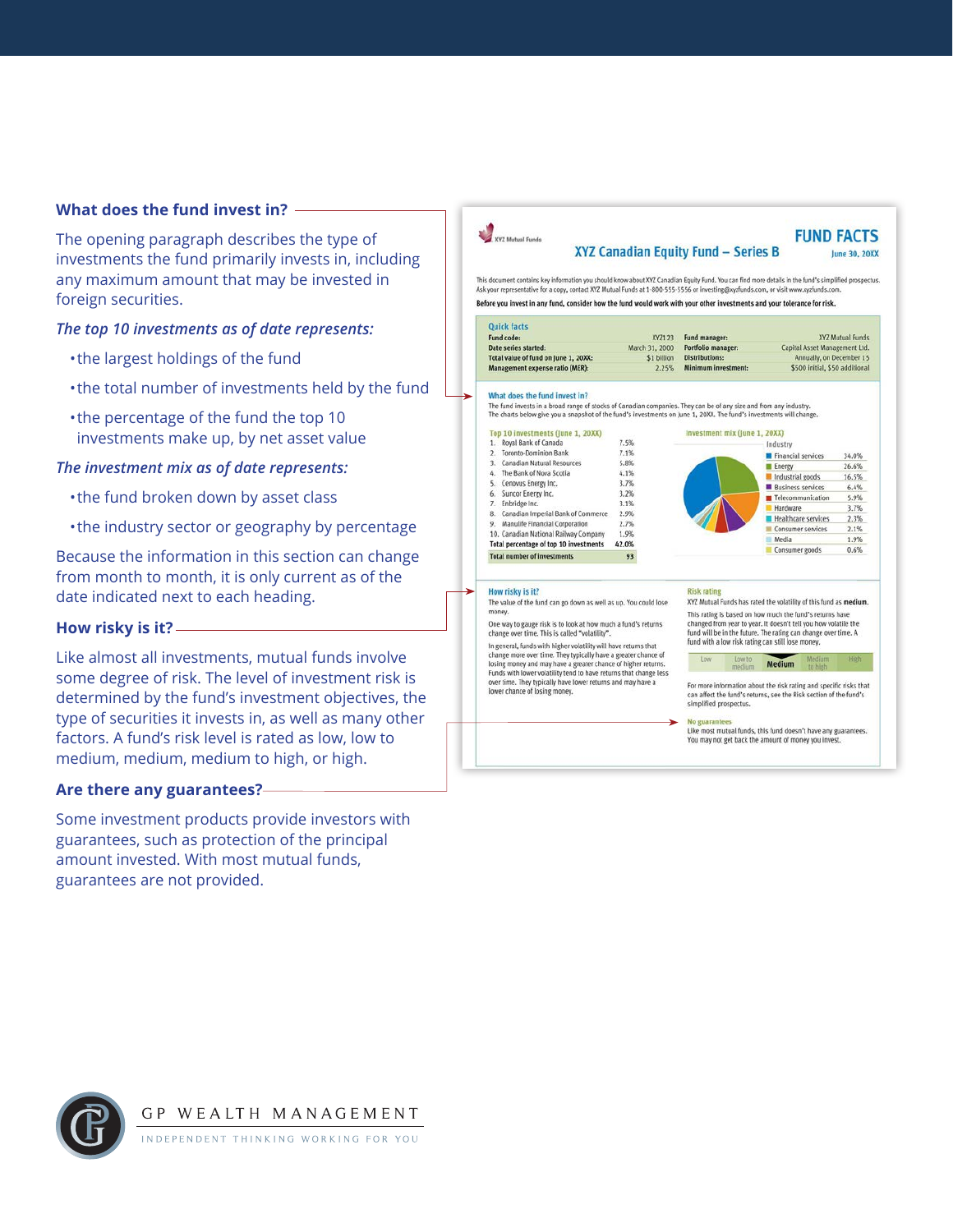# **How has the fund performed?**

A chart displaying year-by-year returns shows you how the fund has performed in each of the 10 most recent calendar years (or each of the completed calendar years in which the fund has been in existence).

- •A table showing you the best and worst returns of the fund indicates the fund's highest and lowest returns during a 3-month period over the past 10 years (or since inception), as well as how much \$1,000 invested in this class of the fund would have been worth if invested during this period.
- •The average return indicates how much \$1,000 invested in this class of the fund 10 years ago (or since inception) is worth today, as well as the percentage annual compound return during this period.

# **Who is the fund for?**

This section describes the key factors to consider when deciding whether the fund is the right investment choice for you.

# **A word about tax**

Investing has tax consequences. This section talks about tax impacts as well as possible ways to reduce your tax burden.

# XYZ Mutual Funds

#### XYZ Canadian Equity Fund - Series B

#### How has the fund performed?

This section tells you how Series B units of the fund have performed over the past 10 years. Returns are after expenses have been deducted. These expenses reduce the fund's returns.

#### Year-by-year returns

This chart shows how Series B units of the fund performed in each of the past 10 years. The fund dropped in value in 3 of the 10 years The range of returns and change from year to year can help you assess how risky the fund has been in the past. It does not tell you how the fund will perform in the future.



#### Best and worst 3-month return

This table shows the best and worst returns for Series B units of the fund in a 3-month period over the past 10 years. The best and worst 3-month returns could be higher or lower in the future. Consider how much of a loss you could afford to take in a short period of time

|                    | Return   | 3 months ending   | If you invested \$1,000 at the beginning of the period |
|--------------------|----------|-------------------|--------------------------------------------------------|
| <b>Best return</b> | 32.6%    | April 30, 2003    | Your investment would rise to \$1,326.                 |
| Worst return       | $-24.7%$ | November 30, 2008 | Your investment would drop to \$753.                   |

#### Average return

The annual compounded return of Series B units of the fund was 6.8% over the past 10 years. If you had invested \$1,000 in the fund 10 years ago, your investment would now be worth \$1,930.

## Who is this fund for?

- are looking for a long-term investment
- want to invest in a broad range of stocks of Canadian companies<br>• can handle the ups and downs of the stock market.
- 
- Don't buy this fund if you need a steady source of income from your investment.

# A word about tax

In general, you'll have to pay income tax on any money you make on a fund. How much you pay depends on the tax laws where you<br>live and whether or not you hold the fund in a registered plan,<br>such as a Registered Retirement Savings Plan or a Tax-Free Savings Account.

Keep in mind that if you hold your fund in a non-registered account, fund distributions are included in your taxable incom whether you get them in cash or have them reinvested.

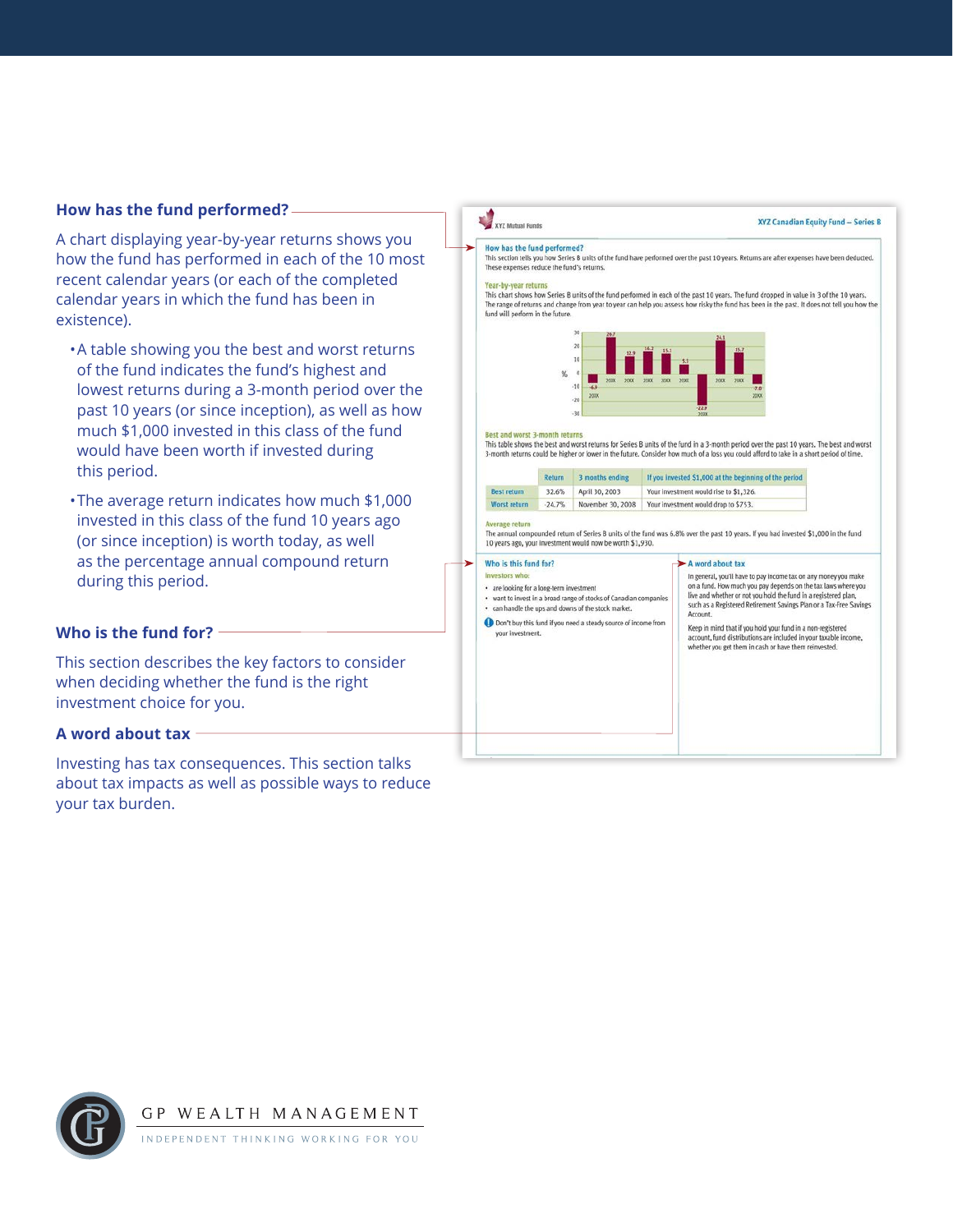# **How much does it cost?**

Most mutual funds charge a fee to investors to cover the expenses of managing and administering a fund. This section provides you with a detailed explanation of those costs.

# **Sales charges**

A sales charge, or a fund "load", is a fee that may be charged when you buy or sell units of the fund. Certain types of funds do not charge fees and are called no-load. With a front-end load, you pay the investment firm upfront when you buy the fund; with a deferred sales charge, you may end up paying the investment firm when you sell.

# **Fund expenses**

The trading expense ratio (TER) is a measure of the fund's trading costs. A fund that is actively traded (meaning the manager buys and sells more often) tends to have a higher TER because the manager tries to outperform the market by picking and actively trading securities. A passively traded fund (such as an index fund) tries to mimic the returns of the index it follows, and so has a lower TER.

# **More about Trailing Commissions**

The trailing commission is a fee the fund manager pays to your investment firm. It is paid out of the management fee and depends on the type of sales charge the fund has. You will see it listed both as a percentage of the fund's value and as an equivalent dollar amount for every \$1,000 invested.

**XYZ Mutual Funds** XYZ Canadian Equity Fund - Series B How much does it cost? The following tables show the fees and expenses you could pay to buy, own and sell Series B units of the fund. The fees and expenses including any commissions - can vary among series of a fund and among funds. Higher commissions can influence representatives to recommend one investment over another. Ask about other funds and investments that may be suitable for you at a lower cost. 1. Sales charges You have to choose a sales charge option when you buy the fund. Ask about the pros and cons of each option Sales charge option What you pay How it works in per cent (%) in dollars (\$) Initial sales charge 0% to 4% of the amount \$0 to \$40 on every • You and your representative decide on the rate.  $$1,000$  you buy - The initial sales charge is deducted from the amount you you buy buy. It goes to your representative's firm as a commission Deferred sales charge If you sell within: \$0 to \$60 on every . The deferred sales charge is a set rate. It is deducted 1 year of buying 6.0% \$1,000 you sell from the amount you sell. . When you buy the fund, XYZ Mutual Funds pays you 2 years of buying 5.0% representative's firm a commission of 4.9%. Any deferred 3 years of buying 4.0% sales charge you pay goes to XYZ Mutual Funds. 4 years of buying 3.0% . You can sell up to 10% of your units each year without 5 years of buying 2.0% paying a deferred sales charge. 6 years of buying 1.0% . You can switch to Series B units of other XYZ Mutual After 6 years nothing Funds at any time without paying a deferred sales charge.<br>The deferred sales charge schedule will be based on the date you bought the first fund. 2. Fund expenses You don't pay these expenses directly. They affect you because they reduce the fund's returns.<br>As of March 31, 200X, the fund's expenses were 2.30% of its value. This equals \$23 for every \$1,000 invested. Annual rate (as a % of the fund's value) Management expense ratio (MER) management experies rate (mail) and a This is the total of the Italian commission) and operating expenses. XYZ Mutual Fund's waived some of the fund's expenses. If it had not done so, the MER would have been higher. 2.25% Trading expense ratio (TER)<br>These are the fund's trading costs. 0.05% **Fund expenses** 2.30% More about the trailing commission The trailing commission is an ongoing commission. It is paid for as long as you own the fund. It is for the services and advice that your representative and their firm provide to you.<br>XYZ Mutual Funds pays the trailing commission to your representative's firm. It is paid from the fund's management fee and is based on the value of your investment. The rate depends on the sales charge option you choose Amount of trailing commission Sales charge option in per cent (%) in dollars (\$) Initial sales charge 0% to 1% of the value of your investment each year \$0 to \$10 each year on every \$1,000 invested Deferred sales charge 0% to 0.50% of the value of your investment each year \$0 to \$5 each year on every \$1,000 invested



NDEPENDENT THINKING WORKING FOR YOU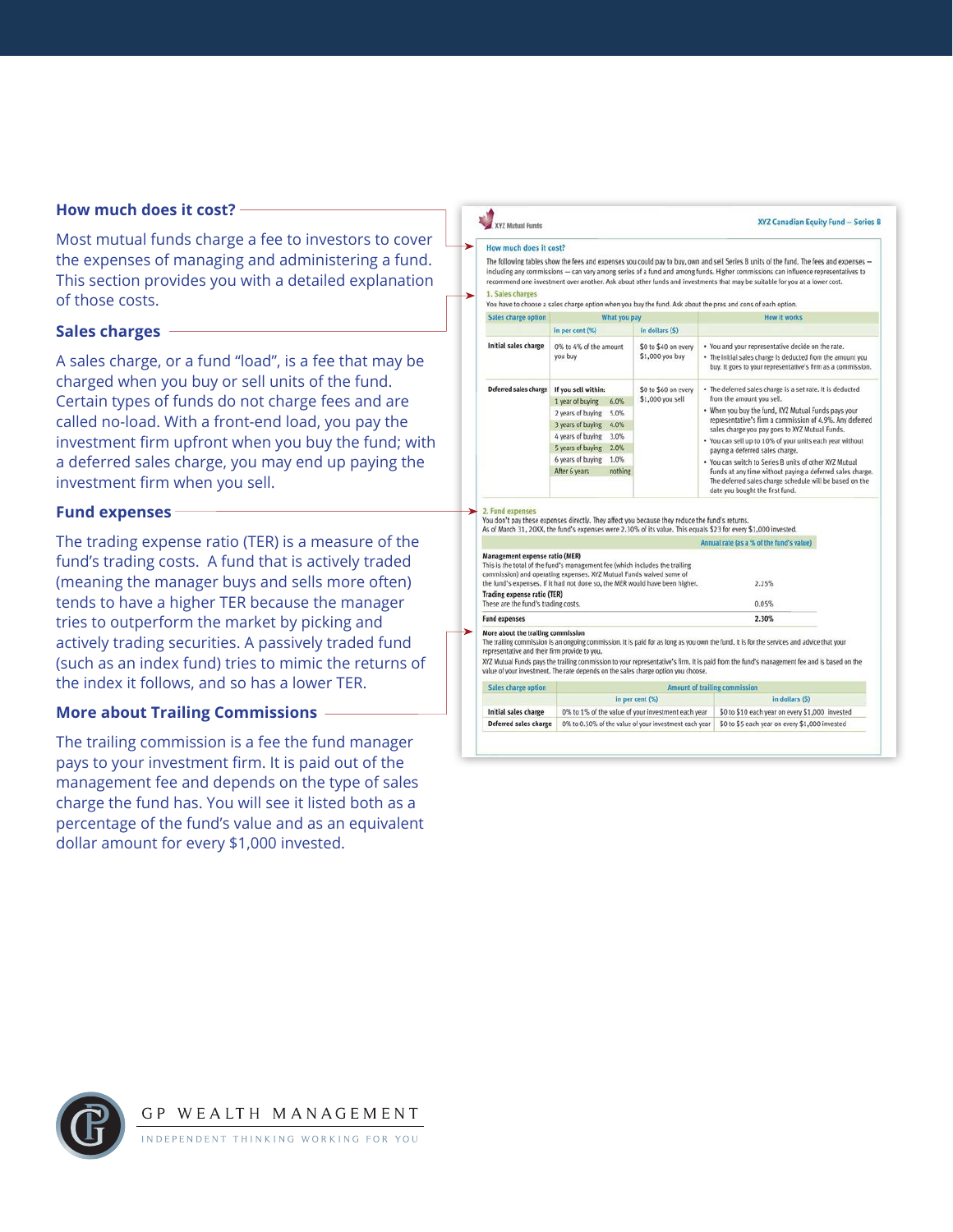#### **How much does it cost? (continued) XYZ Mutual Funds** XYZ Canadian Equity Fund - Series B Any other fees you may have to pay, such as a How much does it cost? cont'd short-term trading fee or a switch fee, are listed 3. Other fees here. In general, these fees are charged to You may have to pay other fees when you buy, hold, sell or switch units of the fund. discourage frequent trading of the fund. Fee What you pay Short-term trading fee 1% of the value of units you sell or switch within 90 days of buying them. This fee goes to the fund. **What if I change my mind?** Your representative's firm may charge you up to 2% of the value of units you switch to another XYZ Switch fee Mutual Fund. Your representative's firm may charge you up to 2% of the value of units you switch to another series of You may decide, after you purchase the fund, that it Change fee the fund. is not right for you. Some of the rights and options What if I change my mind? For more information available to you as an investor are listed here. Under securities law in some provinces and territories, you Contact XYZ Mutual Funds or your representative for a copy have the right to: of the fund's simplified prospectus and other disclosure<br>documents. These documents and the Fund Facts make up the • withdraw from an agreement to buy mutual fund units within **For more information** fund's legal documents. two business days after you receive a simplified prospectus XYZ Mutual Funds or Fund Facts document, or Remember, you can find more information on 123 Asset Allocation St. · cancel your purchase within 48 hours after you receive Toronto, ON M1A 2B3 confirmation of the purchase. any of the terms or concepts introduced in this In some provinces and territories, you also have the right to Phone: (416) 555-5555 document through your financial advisor. cancel a purchase, or in some jurisdictions, claim damages, if Toll-free: 1-800-555-5556 the simplified prospectus, annual information form, Fund Facts Email: investing@xyzfunds.com document or financial statements contain a misrepresentation. www.xyzfunds.com You can also learn more about investing in mutual You must act within the time limit set by the securities law in your province or territory. To learn more about investing in mutual funds, see the funds in the brochure *Understanding mutual funds*, brochure Understanding mutual funds, which is available on<br>the website of the Canadian Securities Administrators at For more information, see the securities law of your province or territory or ask a lawyer. which is available on the website of the Canadian www.securities-administrators.ca.

® Registered trademark of XVZ Mutual Funds.



Securities Administrators at *www.securities-administrators.ca.*